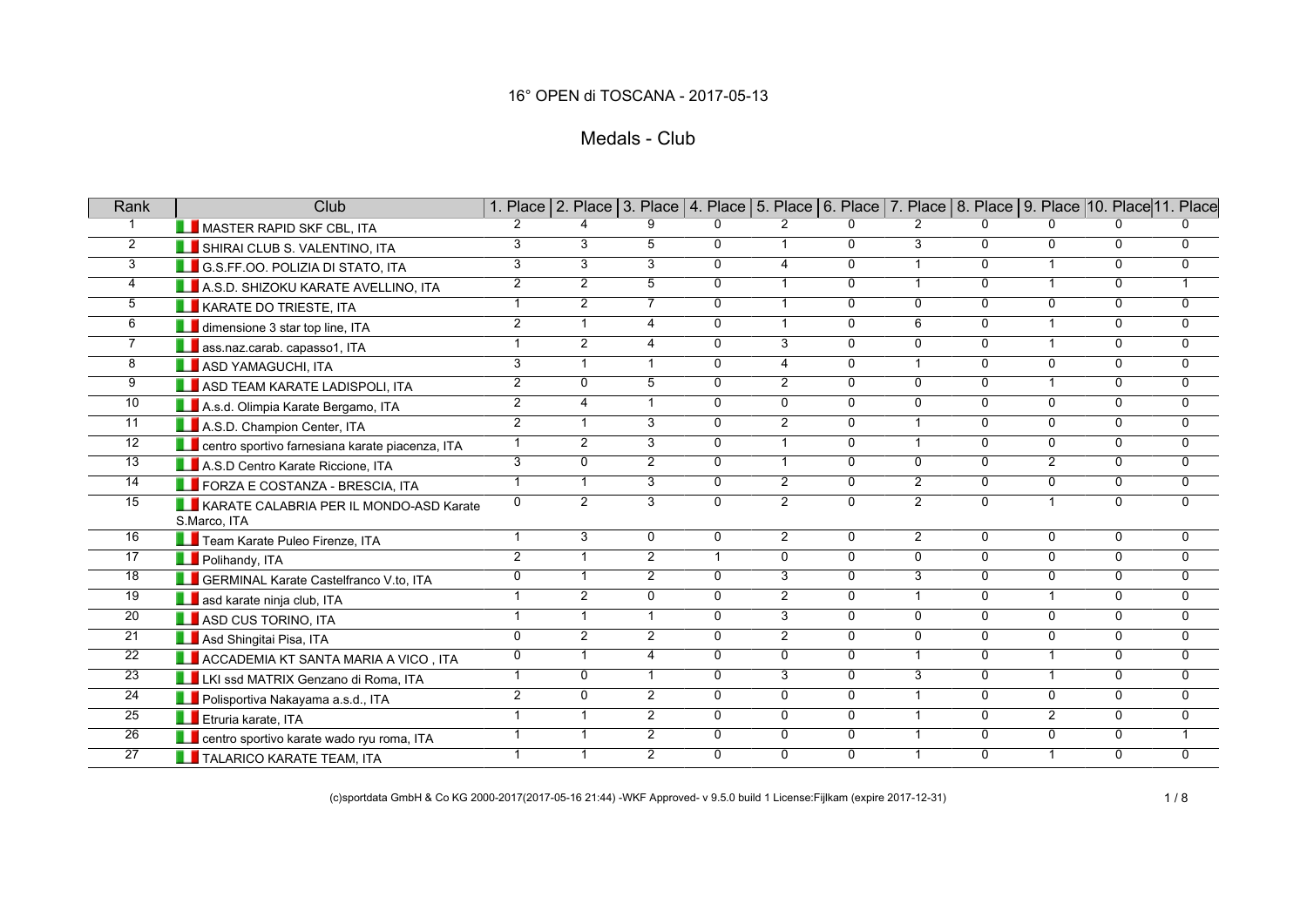## Medals - Club

| 28              | <b>LE</b> ACCADEMIA DELLO SPORT LIVORNO, ITA                    | 2              | $\mathbf 0$    | $\overline{2}$       | $\mathbf 0$    | 0              | $\mathbf 0$    | 0              | $\mathbf{0}$   | $\mathbf 0$          | $\Omega$       | $\mathbf 0$    |
|-----------------|-----------------------------------------------------------------|----------------|----------------|----------------------|----------------|----------------|----------------|----------------|----------------|----------------------|----------------|----------------|
| $\overline{29}$ | ASD REMBUKAN KARATE VILLASMUNDO, ITA                            | $\mathbf{1}$   | $\mathbf{1}$   | $\overline{1}$       | $\overline{0}$ | $\overline{2}$ | $\overline{0}$ | $\overline{0}$ | $\overline{0}$ | $\overline{0}$       | $\mathbf{0}$   | 0              |
| 30              | A.S.D.MASTER FITNESS, ITA                                       | $\overline{0}$ | $\overline{2}$ | $\overline{2}$       | $\mathbf{0}$   | $\mathbf{1}$   | $\overline{0}$ | $\Omega$       | $\overline{0}$ | $\overline{0}$       | $\mathbf{0}$   | $\overline{0}$ |
| $\overline{31}$ | <b>A.</b> a.s.d.ROMA12, ITA                                     | $\overline{1}$ | $\overline{2}$ | 0                    | $\overline{0}$ | $\mathbf{1}$   | $\overline{0}$ | $\overline{0}$ | $\overline{0}$ | $\mathbf{1}$         | $\overline{0}$ | $\mathbf{0}$   |
| $\overline{32}$ | LIGURIA_KARATE_FUNAKOSHI_LA SPEZIA, ITA                         | $\overline{2}$ | $\Omega$       | $\blacktriangleleft$ | $\mathbf{0}$   | $\mathbf{1}$   | $\overline{0}$ | $\Omega$       | $\Omega$       | $\mathbf{1}$         | $\mathbf{0}$   | 0              |
| $\overline{33}$ | <b>LE</b> KARATE POZZUOLO, ITA                                  | $\overline{2}$ | $\overline{1}$ | $\mathbf{0}$         | $\Omega$       | $\Omega$       | $\mathbf 0$    | $\mathbf{1}$   | $\Omega$       | $\Omega$             | $\Omega$       | 0              |
| $\overline{34}$ | A.S.D. Accademia Karate Shotokan, ITA                           | $\mathbf{1}$   | $\mathbf{1}$   | $\overline{2}$       | $\overline{0}$ | $\Omega$       | $\overline{0}$ | $\overline{0}$ | $\overline{0}$ | $\overline{0}$       | $\Omega$       | 0              |
| 35              | A.S.D Sporting Samurai, ITA                                     | $\overline{1}$ | $\mathbf 0$    | $\overline{2}$       | $\mathbf{0}$   | $\overline{2}$ | $\mathbf 0$    | $\Omega$       | $\Omega$       | $\Omega$             | $\mathbf{0}$   | 0              |
| 36              | <b>C.U.S. PERUGIA KARATE, ITA</b>                               | $\mathbf{1}$   | $\mathbf{1}$   | $\overline{2}$       | $\mathbf{0}$   | 0              | $\mathsf{O}$   | $\mathbf 0$    | $\mathbf{0}$   | $\mathbf{0}$         | $\mathbf 0$    | 0              |
| $\overline{37}$ | A.S.D.KARATE VENEZIA, ITA                                       | $\overline{1}$ | $\overline{2}$ | $\overline{0}$       | $\overline{0}$ | $\overline{0}$ | $\overline{0}$ | $\overline{1}$ | $\overline{0}$ | $\overline{0}$       | $\overline{0}$ | $\overline{0}$ |
| $\overline{38}$ | <b>LE</b> bodymind karate ACSI ENTE PROMOZIONALE,<br><b>ITA</b> | $\mathbf{1}$   | $\Omega$       | $\Omega$             | $\overline{0}$ | $\overline{3}$ | $\overline{0}$ | $\overline{2}$ | $\Omega$       | $\blacktriangleleft$ | $\overline{0}$ | $\overline{0}$ |
| $\overline{39}$ | KarateKenamju Haarlem, NED                                      | $\overline{2}$ | $\Omega$       | $\mathbf{1}$         | $\mathbf{0}$   | $\Omega$       | $\mathbf 0$    | $\Omega$       | $\Omega$       | $\Omega$             | $\Omega$       | $\Omega$       |
|                 | S.S.D. MASTER PLANET PALERMO, ITA                               | $\overline{2}$ | 0              | $\overline{1}$       | $\mathbf{0}$   | $\Omega$       | $\overline{0}$ | $\mathbf{0}$   | $\Omega$       | $\Omega$             | $\Omega$       | 0              |
|                 | A.s.d. newbodyguard, ITA                                        | $\overline{2}$ | $\mathbf{0}$   | $\overline{1}$       | $\Omega$       | $\overline{0}$ | $\overline{0}$ | $\Omega$       | $\Omega$       | $\Omega$             | $\Omega$       | $\overline{0}$ |
| 42              | <b>A</b> asd shorin, ITA                                        | $\overline{1}$ | 2              | $\overline{0}$       | $\Omega$       | $\overline{0}$ | $\overline{0}$ | $\overline{0}$ | $\Omega$       | $\Omega$             | $\Omega$       | $\overline{0}$ |
| 43              | <b>LE KARATE CLUB SAVONA - LIGURIA KARATE, ITA</b>              | $\mathbf{1}$   | $\mathbf 0$    | $\overline{2}$       | $\overline{0}$ | $\mathbf{1}$   | $\overline{0}$ | $\overline{0}$ | $\overline{0}$ | $\overline{0}$       | $\overline{0}$ | $\overline{0}$ |
| 44              | <b>LE</b> ASCD ATLANTIDE, ITA                                   | $\overline{0}$ | $\overline{0}$ | $\overline{4}$       | $\overline{0}$ | $\overline{0}$ | $\overline{0}$ | $\overline{0}$ | $\overline{0}$ | $\overline{0}$       | $\mathbf{0}$   | $\overline{0}$ |
| 45              | <b>LE</b> JKS CASTANO PRIMO, ITA                                | $\mathbf{1}$   | $\overline{1}$ | $\mathbf{1}$         | $\overline{0}$ | $\overline{0}$ | $\overline{0}$ | $\overline{0}$ | $\overline{0}$ | $\overline{0}$       | $\overline{0}$ | $\overline{0}$ |
| 46              | <b>LEASE CSK MASTER, ITA</b>                                    | $\mathbf{1}$   | $\Omega$       | $\overline{2}$       | $\mathbf{0}$   | $\mathbf{0}$   | $\mathbf 0$    | $\mathbf{0}$   | $\Omega$       | $\mathbf{1}$         | $\mathbf{0}$   | $\overline{0}$ |
| 47              | <b>THE ATHLON BARLETTI, ITA</b>                                 | $\mathbf{1}$   | $\mathbf{1}$   | $\mathbf{0}$         | $\mathbf{0}$   | $\mathbf{1}$   | $\overline{0}$ | $\overline{0}$ | $\mathbf{0}$   | $\Omega$             | $\Omega$       | 0              |
| 48              | ASD ESERCITO - 187° FOLGORE, ITA                                | $\overline{0}$ | $\overline{1}$ | $\blacktriangleleft$ | $\overline{0}$ | $\overline{0}$ | $\overline{0}$ | $\overline{4}$ | $\overline{0}$ | $\overline{0}$       | $\Omega$       | 0              |
| 49              | KAMEJU KARATE DO, ITA                                           | $\Omega$       | $\mathbf{0}$   | $\overline{2}$       | $\Omega$       | $\overline{2}$ | $\mathbf 0$    | $\overline{1}$ | $\Omega$       | $\Omega$             | $\Omega$       | 0              |
| 50              | new dynamic club capodrise, ITA                                 | $\overline{0}$ | $\overline{2}$ | $\overline{1}$       | $\mathbf{0}$   | $\mathbf{0}$   | $\overline{0}$ | $\mathbf 0$    | $\mathbf{0}$   | $\mathbf{0}$         | $\mathbf{0}$   | 0              |
| 51              | <b>Coshindo, ITA</b>                                            | $\overline{1}$ | $\Omega$       | $\overline{2}$       | $\Omega$       | $\mathbf{0}$   | $\mathbf{0}$   | $\Omega$       | $\Omega$       | $\Omega$             | $\Omega$       | $\overline{0}$ |
|                 | <b>LE</b> ASD RONIN KARATE LIVORNO, ITA                         | $\overline{1}$ | $\mathbf 0$    | $\overline{2}$       | $\overline{0}$ | $\overline{0}$ | $\overline{0}$ | $\overline{0}$ | $\overline{0}$ | $\overline{0}$       | $\overline{0}$ | $\overline{0}$ |
| 53              | <b>LE</b> ASD KARATE DO NOVENTA, ITA                            | $\overline{0}$ | $\overline{2}$ | $\overline{0}$       | $\overline{0}$ | $\mathbf{1}$   | $\overline{0}$ | $\overline{0}$ | $\overline{0}$ | $\overline{0}$       | $\overline{0}$ | $\overline{0}$ |
| 54              | asd atletic karate azzanox°, ITA                                | $\overline{2}$ | $\mathbf 0$    | 0                    | $\mathbf 0$    | 0              | $\overline{0}$ | $\overline{0}$ | $\mathbf 0$    | $\mathbf 0$          | $\mathbf 0$    | $\overline{0}$ |
| 55              | Sports Connection club, ITA                                     | $\overline{0}$ | $\Omega$       | $\overline{2}$       | $\overline{0}$ | $\mathbf{0}$   | $\overline{0}$ | $\overline{3}$ | $\Omega$       | $\mathbf{1}$         | $\mathbf{0}$   | $\Omega$       |

(c)sportdata GmbH & Co KG 2000-2017(2017-05-16 21:44) -WKF Approved- v 9.5.0 build 1 License:Fijlkam (expire 2017-12-31) 2 / 8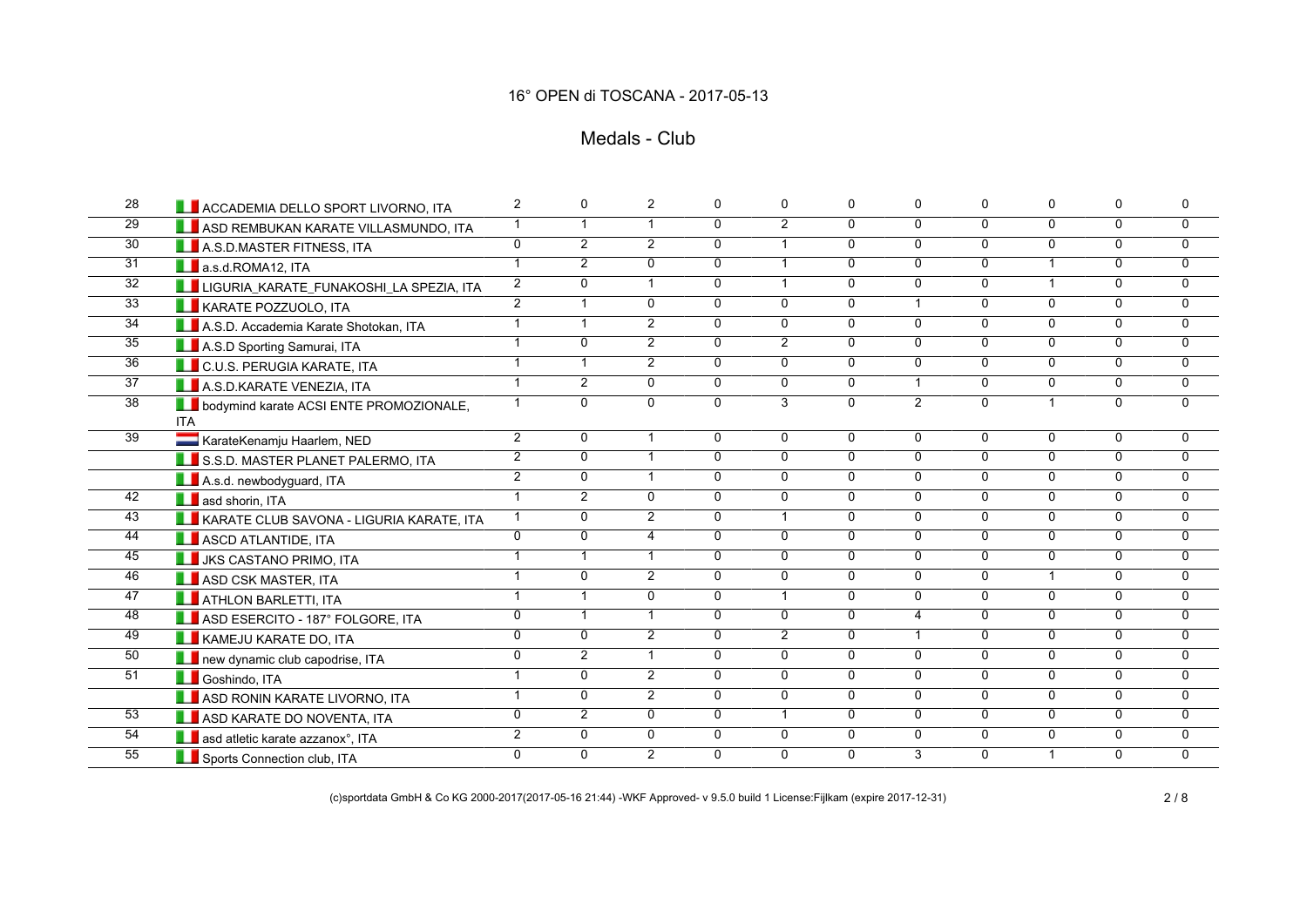### Medals - Club

| 56              | Atlantic Wellness Pisa S.s.D., ITA                               |                | $\Omega$       | $\Omega$                | $\mathbf{0}$   | 1              | $\mathbf 0$    | 2              | $\mathbf{0}$   | $\mathbf{1}$   | $\mathbf{0}$   | $\Omega$       |
|-----------------|------------------------------------------------------------------|----------------|----------------|-------------------------|----------------|----------------|----------------|----------------|----------------|----------------|----------------|----------------|
| 57              | <b>LE</b> asd KARATE TEAM 1999, ITA                              | $\mathbf{1}$   | $\mathbf 0$    |                         | $\mathbf{0}$   | $\Omega$       | $\overline{0}$ | $\mathbf{1}$   | $\overline{0}$ | $\overline{0}$ | $\mathbf{0}$   | 0              |
| $\overline{58}$ | ASD KARATE CLUB VALCENO VALTARO, ITA                             | $\overline{0}$ | $\mathbf{1}$   | $\overline{1}$          | $\overline{0}$ | $\overline{1}$ | $\overline{0}$ | $\overline{0}$ | $\overline{0}$ | $\overline{0}$ | $\mathbf{0}$   | $\overline{0}$ |
| 59              | ASD GIN.ANGEL FIUMICINO, ITA                                     | $\mathbf{1}$   | $\mathbf{1}$   | $\Omega$                | $\mathbf{0}$   | 0              | $\overline{0}$ | $\Omega$       | $\Omega$       | $\overline{0}$ | $\Omega$       | 0              |
| 60              | Associazione Sportiva Dilettatistica Karate Ghedi,<br><b>ITA</b> | $\mathbf{1}$   | $\overline{0}$ | $\Omega$                | $\overline{0}$ | $\overline{2}$ | $\overline{0}$ | $\overline{0}$ | $\Omega$       | $\overline{0}$ | $\mathbf{0}$   | $\overline{0}$ |
| 61              | asd judo karate club, ITA                                        | $\overline{0}$ | $\overline{2}$ | $\mathbf 0$             | 0              | 0              | 0              | $\mathbf{1}$   | $\Omega$       | $\mathbf{0}$   | $\Omega$       | 0              |
| 62              | <b>LE</b> asd I Samurai KGR Grosseto, ITA                        | $\overline{0}$ | $\mathbf{1}$   | $\overline{1}$          | $\overline{0}$ | $\overline{0}$ | $\overline{0}$ | $\overline{0}$ | $\overline{0}$ | $\overline{2}$ | $\Omega$       | 0              |
| 63              | <b>LE</b> CRS AKIYAMA Settimo, ITA                               | $\mathbf{1}$   | $\mathbf 0$    | $\overline{1}$          | $\mathbf{0}$   | $\mathbf{0}$   | 0              | $\mathbf 0$    | $\overline{0}$ | $\overline{0}$ | $\mathbf{0}$   | 0              |
|                 | A.s.d. Universal center, ITA                                     | $\mathbf{1}$   | $\overline{0}$ | $\overline{\mathbf{1}}$ | $\overline{0}$ | 0              | $\overline{0}$ | $\overline{0}$ | $\overline{0}$ | $\overline{0}$ | $\overline{0}$ | $\overline{0}$ |
| 65              | <b>LE</b> CLUB ARTI ORIENTALI CANTU asd, ITA                     | $\overline{0}$ | $\overline{2}$ | $\overline{0}$          | $\overline{0}$ | $\overline{0}$ | $\overline{0}$ | $\overline{0}$ | $\overline{0}$ | $\overline{0}$ | $\overline{0}$ | $\overline{0}$ |
| 66              | ASD WA YU KAI FAM MUGGIO, ITA                                    | $\overline{0}$ | $\overline{0}$ | $\overline{2}$          | $\overline{0}$ | $\mathbf{1}$   | $\overline{0}$ | $\overline{0}$ | $\overline{0}$ | $\overline{0}$ | $\overline{0}$ | $\mathbf 0$    |
|                 | ASD CG PIELLE - Team Fiore, ITA                                  | $\overline{0}$ | $\mathbf 0$    | $\overline{2}$          | $\mathbf{0}$   | $\mathbf{1}$   | $\overline{0}$ | $\mathbf 0$    | $\overline{0}$ | $\overline{0}$ | $\mathbf{0}$   | $\overline{0}$ |
| 68              | Pro Recco karate asd, ITA                                        | $\mathbf{1}$   | $\mathbf 0$    |                         | $\Omega$       | 0              | $\overline{0}$ | $\overline{0}$ | $\mathbf{0}$   | $\mathbf 0$    | $\mathbf 0$    | 0              |
|                 | APS ASD Centro Sportivo Torino, ITA                              | $\overline{1}$ | $\overline{0}$ | $\overline{1}$          | $\overline{0}$ | $\overline{0}$ | $\overline{0}$ | $\overline{0}$ | $\overline{0}$ | $\overline{0}$ | $\mathbf{0}$   | $\mathbf 0$    |
|                 | <b>LE</b> CIUDAN KARATE MONTEFELTRO, ITA                         | $\mathbf{1}$   | $\overline{0}$ | -1                      | $\mathbf{0}$   | $\overline{0}$ | $\overline{0}$ | $\overline{0}$ | $\overline{0}$ | $\overline{0}$ | $\overline{0}$ | $\overline{0}$ |
| 71              | <b>LE</b> RARI NANTES ALBANO, ITA                                | $\overline{0}$ | $\mathbf{1}$   |                         | $\mathbf{0}$   | $\Omega$       | $\overline{0}$ | $\mathbf 0$    | $\Omega$       | $\mathbf{1}$   | $\mathbf 0$    | 0              |
| $\overline{72}$ | ASD EVER GREEN BOSCOREALE, ITA                                   | $\mathbf{1}$   | $\overline{0}$ | $\Omega$                | $\Omega$       | $\mathbf{1}$   | $\overline{0}$ | $\overline{0}$ | $\overline{0}$ | $\overline{0}$ | $\Omega$       | $\overline{0}$ |
| 73              | <b>LE KARATE POLISPORTIVA TERRAGLIO, ITA</b>                     | 0              | $\mathbf{1}$   | $\overline{1}$          | $\Omega$       | $\Omega$       | $\overline{0}$ | $\overline{0}$ | $\overline{0}$ | $\Omega$       | $\mathbf{0}$   | 0              |
| 74              | A.S.D ELAN KARATE TEAM, ITA                                      | $\overline{0}$ | $\mathbf{1}$   | $\mathbf{0}$            | $\mathbf{0}$   | $\mathbf{1}$   | $\overline{0}$ | $\mathbf{1}$   | $\Omega$       | $\Omega$       | $\mathbf{0}$   | 0              |
| $\overline{75}$ | J&D NIKE, ITA                                                    | $\overline{1}$ | $\mathbf 0$    | $\Omega$                | $\Omega$       | $\mathbf{1}$   | 0              | $\Omega$       | $\Omega$       | $\Omega$       | $\Omega$       | 0              |
|                 | <b>Depalestra sirus, ITA</b>                                     | $\mathbf{1}$   | $\overline{0}$ | $\overline{0}$          | $\overline{0}$ | $\overline{1}$ | $\overline{0}$ | $\overline{0}$ | $\overline{0}$ | $\overline{0}$ | $\overline{0}$ | $\overline{0}$ |
| $\overline{77}$ | <b>ArezzoKarate, ITA</b>                                         | $\overline{0}$ | $\mathbf{1}$   | $\overline{1}$          | $\Omega$       | $\mathbf{0}$   | $\overline{0}$ | $\mathbf 0$    | $\overline{0}$ | $\Omega$       | $\mathbf{0}$   | $\overline{0}$ |
| $\overline{78}$ | <b>FINDITY AND IL POLIEDRO CFS. ITA</b>                          | $\overline{0}$ | $\overline{0}$ |                         | $\overline{0}$ | $\overline{2}$ | $\overline{0}$ | $\overline{0}$ | $\overline{0}$ | $\overline{0}$ | $\overline{0}$ | $\overline{0}$ |
| 79              | <b>LE</b> CSG MOSCATI, ITA                                       | $\overline{0}$ | $\overline{1}$ | $\overline{1}$          | $\overline{0}$ | $\overline{0}$ | $\overline{0}$ | $\overline{0}$ | $\overline{0}$ | $\overline{0}$ | $\overline{0}$ | $\overline{0}$ |
| 80              | A.S.D. Sport Karate Follonica, ITA                               | $\overline{0}$ | $\mathbf 0$    | $\overline{2}$          | $\overline{0}$ | $\overline{0}$ | $\overline{0}$ | $\overline{0}$ | $\overline{0}$ | $\mathbf{1}$   | $\overline{0}$ | 0              |
| 81              | A.S.D. SHU REN KAN FIDENZA, ITA                                  | $\overline{0}$ | $\overline{0}$ | $\overline{2}$          | $\overline{0}$ | $\overline{0}$ | $\overline{0}$ | $\overline{0}$ | $\overline{0}$ | $\overline{0}$ | $\overline{0}$ | $\overline{0}$ |
| 82              | ASD KARATE GEMELLI, ITA                                          | $\overline{0}$ | $\mathbf 0$    | $\overline{1}$          | $\Omega$       | $\mathbf{1}$   | $\overline{0}$ | $\mathbf{1}$   | $\Omega$       | $\Omega$       | $\Omega$       | $\overline{0}$ |
| 83              | ssd bracelli club, ITA                                           | $\mathbf{1}$   | $\overline{0}$ | $\Omega$                | $\mathbf{0}$   | $\Omega$       | $\overline{0}$ | $\mathbf{1}$   | $\Omega$       | $\overline{0}$ | $\mathbf{0}$   | 0              |

(c)sportdata GmbH & Co KG 2000-2017(2017-05-16 21:44) -WKF Approved- v 9.5.0 build 1 License:Fijlkam (expire 2017-12-31) 3 / 8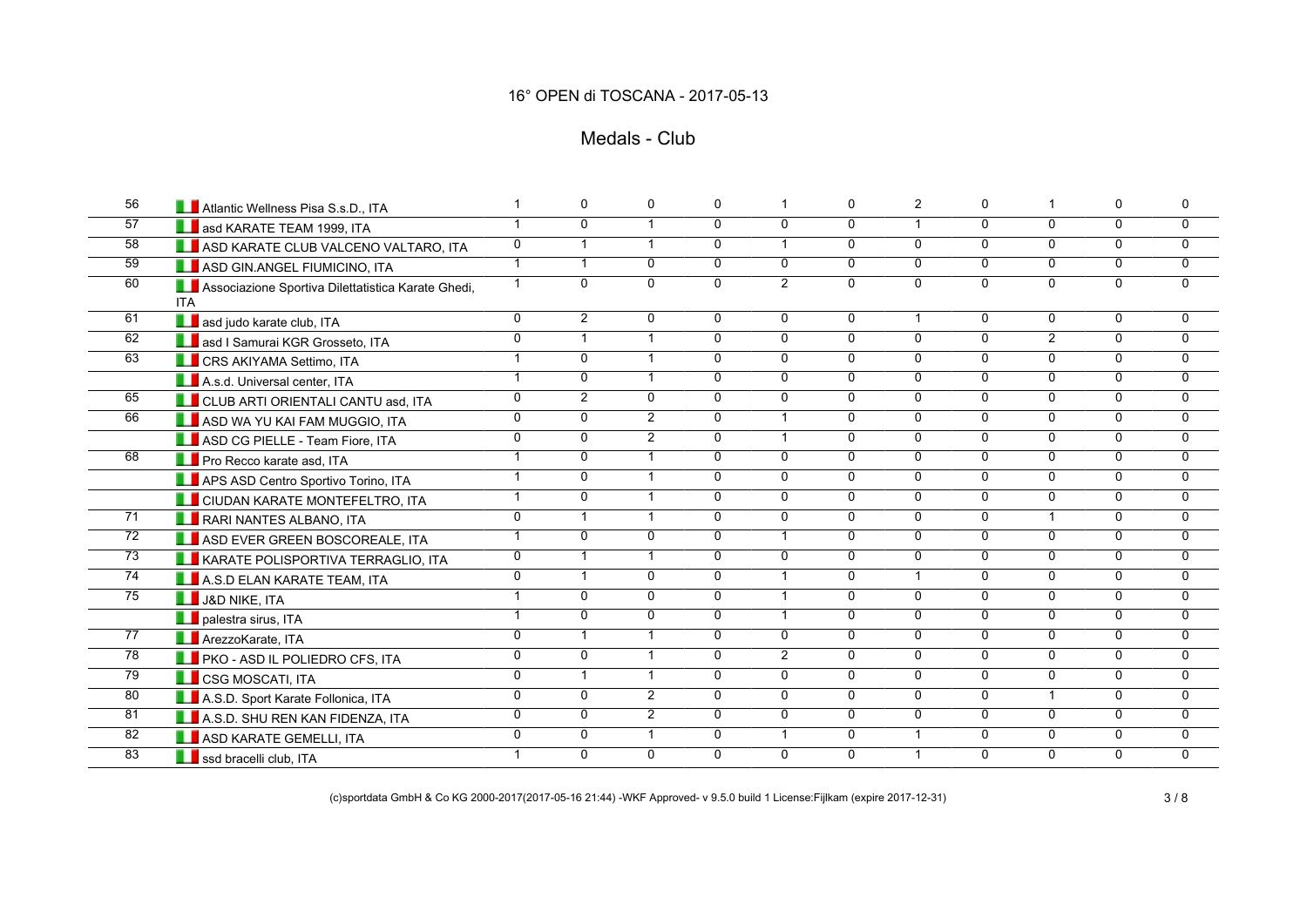### Medals - Club

| 84              | Accademia karate Bartolo, ITA                      | $\mathbf 0$    | 0              | -1             | $\mathbf 0$    | 0              | $\mathbf 0$    | 3              | $\mathbf{0}$   | $\mathbf 0$    | $\Omega$       | $\mathbf 0$    |
|-----------------|----------------------------------------------------|----------------|----------------|----------------|----------------|----------------|----------------|----------------|----------------|----------------|----------------|----------------|
| 85              | Ssd fitness per terni, ITA                         | $\overline{0}$ | $\mathbf{1}$   | 0              | $\overline{0}$ | $\mathbf{1}$   | $\overline{0}$ | $\overline{0}$ | $\overline{0}$ | $\overline{0}$ | $\mathbf{0}$   | 0              |
| 86              | Polisportiva d. Cornigliano 79 - Liguria, ITA      | $\mathbf{1}$   | $\overline{0}$ | 0              | $\mathbf{0}$   | $\overline{0}$ | $\overline{0}$ | $\mathbf{1}$   | $\overline{0}$ | $\Omega$       | $\mathbf{0}$   | $\overline{0}$ |
| 87              | asd polisp. karate club mestre, ITA                | $\overline{0}$ | $\Omega$       |                | $\overline{0}$ | $\mathbf{1}$   | $\overline{0}$ | $\overline{1}$ | $\overline{0}$ | $\overline{0}$ | $\mathbf{0}$   | $\Omega$       |
| 88              | <b>LE</b> ASD DOYUKAJ CHIVASSO, ITA                | $\overline{0}$ | $\mathbf{1}$   | 0              | $\mathbf{0}$   | $\mathbf{0}$   | $\overline{0}$ | $\mathbf{1}$   | $\Omega$       | $\mathbf{1}$   | $\mathbf{0}$   | $\Omega$       |
| 89              | ASD REMBUKAN KAR AUGUSTA1, ITA                     | $\mathbf{1}$   | $\mathbf{0}$   | 0              | $\mathbf{0}$   | $\mathbf{0}$   | $\overline{0}$ | $\mathbf{0}$   | $\Omega$       | $\mathbf{1}$   | $\Omega$       | 0              |
| 90              | ACCADEMIA KARATE CROTONE K_CALABRIA,<br><b>ITA</b> | $\mathbf 0$    | $\Omega$       | $\overline{1}$ | $\overline{0}$ | $\mathbf{1}$   | $\overline{0}$ | $\overline{0}$ | $\overline{0}$ | $\mathbf{1}$   | $\Omega$       | $\Omega$       |
| $\overline{91}$ | A.s.d. Ken To Zazen, ITA                           | $\mathbf{1}$   | $\mathbf 0$    | $\Omega$       | 0              | 0              | $\overline{0}$ | $\mathbf 0$    | $\mathbf{0}$   | $\mathbf{1}$   | $\Omega$       | $\Omega$       |
| 92              | ASD POLIZIA LOCALE ARDEA, ITA                      | $\overline{0}$ | 0              | $\mathbf{1}$   | $\overline{0}$ | $\mathbf{1}$   | $\overline{0}$ | $\mathbf 0$    | $\overline{0}$ | $\overline{0}$ | $\mathbf 0$    | 0              |
| $\overline{93}$ | A.S.D. GIOCOSPORT KARATE, ITA                      | $\overline{1}$ | $\Omega$       | 0              | $\mathbf{0}$   | $\mathbf{0}$   | $\overline{0}$ | $\Omega$       | $\mathbf{0}$   | $\mathbf{0}$   | $\mathbf{0}$   | $\Omega$       |
|                 | <b>FI-CLUB MADDALONI, ITA</b>                      | $\mathbf{1}$   | $\Omega$       | 0              | $\overline{0}$ | $\overline{0}$ | $\overline{0}$ | $\overline{0}$ | $\overline{0}$ | $\overline{0}$ | $\Omega$       | $\mathbf{0}$   |
| $\overline{95}$ | S.G. Pro Patria 1883, ITA                          | $\mathbf 0$    | $\mathbf{1}$   | 0              | $\Omega$       | $\Omega$       | $\mathbf 0$    | $\mathbf{1}$   | $\Omega$       | $\mathbf{0}$   | $\mathbf{0}$   | $\Omega$       |
| 96              | ASD IPPON 2, ITA                                   | $\mathbf 0$    | 0              | 0              | $\mathbf{0}$   | $\overline{2}$ | 0              | $\overline{1}$ | $\Omega$       | $\Omega$       | $\mathbf 0$    | 0              |
| 97              | A.S.D. Le Arti Dojo Shotokan Roma Est, ITA         | 0              | $\mathbf{0}$   | $\overline{1}$ | $\Omega$       | $\overline{0}$ | $\overline{0}$ | $\overline{2}$ | $\Omega$       | $\mathbf{0}$   | $\mathbf{0}$   | $\mathbf{0}$   |
| 98              | sportingclubtuscolano, ITA                         | $\overline{0}$ | $\overline{1}$ | $\Omega$       | $\overline{0}$ | $\overline{0}$ | $\overline{0}$ | $\overline{0}$ | $\Omega$       | $\overline{2}$ | $\overline{0}$ | $\overline{0}$ |
| 99              | <b>LE</b> KARATE BORBIAGO VE, ITA                  | $\overline{0}$ | $\overline{0}$ |                | $\overline{0}$ | $\mathbf{1}$   | $\overline{0}$ | $\overline{0}$ | $\overline{0}$ | $\overline{0}$ | $\mathbf 0$    | 0              |
| 100             | <b>LE</b> Budokan Montelupo, ITA                   | $\overline{0}$ | $\mathbf{1}$   | $\Omega$       | $\overline{0}$ | $\overline{0}$ | $\overline{0}$ | $\mathbf{1}$   | $\overline{0}$ | $\overline{0}$ | $\mathbf{0}$   | $\overline{0}$ |
| 101             | ASD BUDO KAI CASTRIGNANO DEI GRECI, ITA            | $\mathbf{1}$   | $\mathbf 0$    | 0              | $\overline{0}$ | $\overline{0}$ | $\overline{0}$ | $\mathbf 0$    | $\overline{0}$ | $\overline{0}$ | $\mathbf 0$    | 0              |
|                 | <b>Laccademia karate casentino, ITA</b>            | $\mathbf{1}$   | $\Omega$       | 0              | $\mathbf{0}$   | $\mathbf{0}$   | $\mathbf 0$    | $\Omega$       | $\Omega$       | $\mathbf{0}$   | $\mathbf{0}$   | 0              |
| 103             | A.S.D. SHOTOKAN KARATE RYU VENEZIA, ITA            | $\mathbf 0$    | $\mathbf 0$    | $\mathbf 1$    | $\mathbf{0}$   | $\mathbf{1}$   | $\overline{0}$ | $\overline{0}$ | $\mathbf{0}$   | $\mathbf{0}$   | $\Omega$       | 0              |
| 104             | ACADEMY PONTE DI PIAVE ASD, ITA                    | $\mathbf{1}$   | $\mathbf{0}$   | $\overline{0}$ | $\overline{0}$ | $\mathbf{0}$   | $\overline{0}$ | $\overline{0}$ | $\overline{0}$ | $\overline{0}$ | $\Omega$       | 0              |
|                 | <b>LE</b> asd Treviso Karate, ITA                  | $\mathbf{1}$   | $\Omega$       | $\Omega$       | $\Omega$       | $\Omega$       | 0              | $\mathbf 0$    | $\Omega$       | $\Omega$       | $\mathbf{0}$   | 0              |
| 106             | <b>LEASD KARATE CLUB TAIJI KASE . ITA</b>          | $\mathbf 0$    | 0              | 0              | $\mathbf{0}$   | $\overline{2}$ | $\overline{0}$ | $\mathbf{1}$   | $\mathbf{0}$   | $\mathbf{0}$   | $\mathbf{0}$   | 0              |
| 107             | Shu ren kan, ITA                                   | $\overline{1}$ | $\Omega$       | 0              | $\Omega$       | $\Omega$       | $\mathbf{0}$   | $\Omega$       | $\Omega$       | $\Omega$       | $\Omega$       | $\mathbf{0}$   |
|                 | NAGASHI CLUB, ITA                                  | $\mathbf{1}$   | $\mathbf 0$    | $\overline{0}$ | $\overline{0}$ | $\overline{0}$ | $\overline{0}$ | $\overline{0}$ | $\overline{0}$ | $\overline{0}$ | $\overline{0}$ | $\overline{0}$ |
|                 | asd pkt agliana, ITA                               | $\overline{1}$ | $\overline{0}$ | $\overline{0}$ | $\overline{0}$ | $\overline{0}$ | $\overline{0}$ | $\overline{0}$ | $\overline{0}$ | $\overline{0}$ | $\overline{0}$ | $\overline{0}$ |
|                 | <b>LE</b> ACCADEMIA KARATE AREZZO, ITA             | $\mathbf{1}$   | $\mathbf 0$    | 0              | $\mathbf 0$    | 0              | $\overline{0}$ | $\overline{0}$ | $\mathbf 0$    | $\mathbf 0$    | $\mathbf 0$    | 0              |
| 111             | Progetto Karate shotokan, ITA                      | $\Omega$       | $\Omega$       |                | $\overline{0}$ | 1              | $\overline{0}$ | $\Omega$       | 0              | $\overline{0}$ | $\mathbf{0}$   | $\Omega$       |

(c)sportdata GmbH & Co KG 2000-2017(2017-05-16 21:44) -WKF Approved- v 9.5.0 build 1 License:Fijlkam (expire 2017-12-31) 4 / 8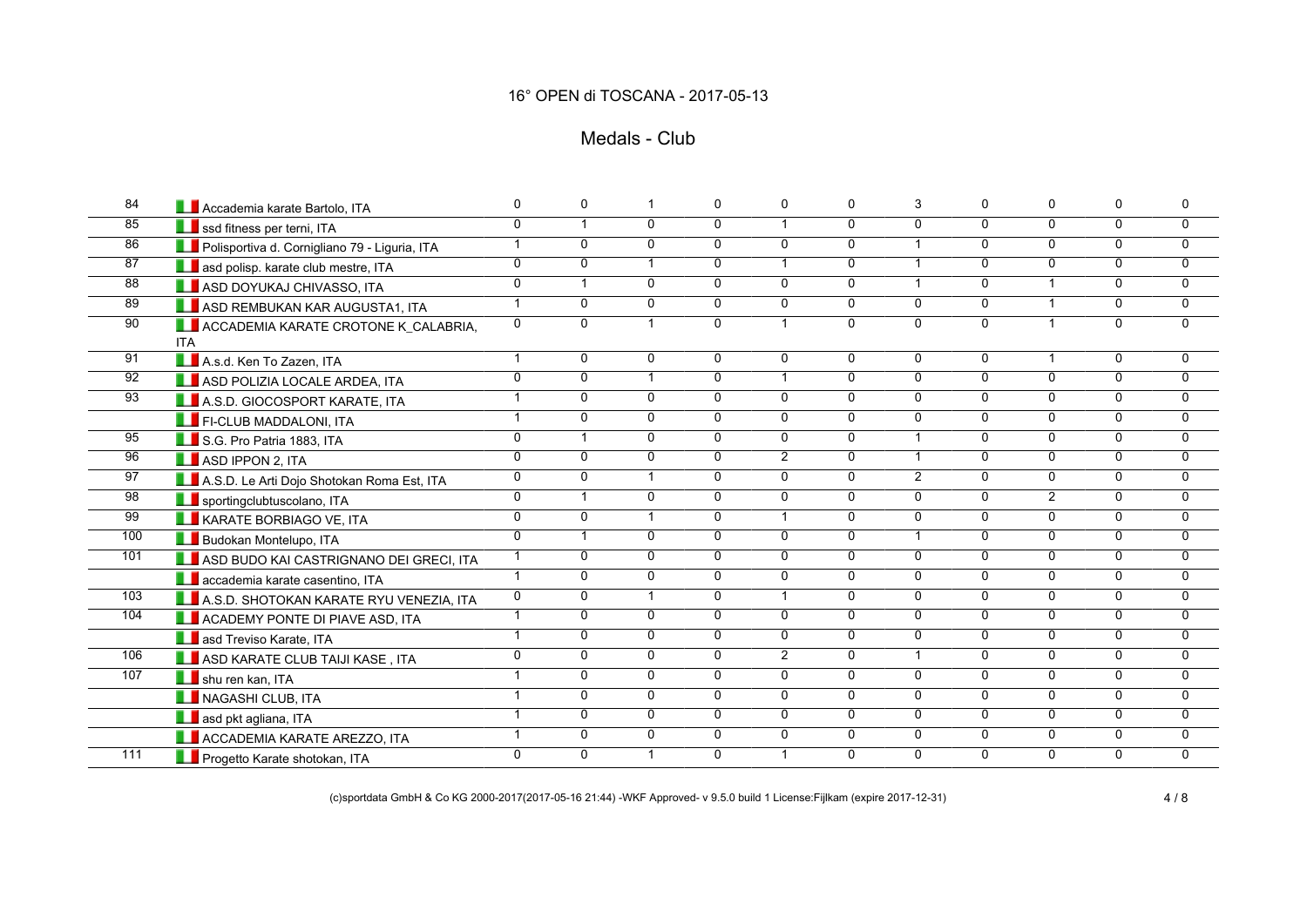## Medals - Club

| 112              | Domar Sporting Club, ITA                         | 0              |                         | $\mathbf 0$    | $\Omega$       | 0              | 0              | $\Omega$             | $\mathbf 0$    | $\mathbf 1$    | 0              | 0              |
|------------------|--------------------------------------------------|----------------|-------------------------|----------------|----------------|----------------|----------------|----------------------|----------------|----------------|----------------|----------------|
|                  | a.s.d sen shin kai padova, ITA                   | $\overline{0}$ | $\overline{1}$          | $\Omega$       | $\overline{0}$ | 0              | $\overline{0}$ | $\mathbf{0}$         | $\overline{0}$ | $\mathbf{1}$   | 0              | $\overline{0}$ |
| $\overline{114}$ | dojo wadoryu spinea, ITA                         | $\overline{0}$ | $\mathbf{0}$            | $\overline{ }$ | $\Omega$       | $\overline{0}$ | $\overline{0}$ | $\mathbf{1}$         | $\overline{0}$ | $\mathbf{1}$   | 0              | $\overline{0}$ |
|                  | ASD KARATE 2001, ITA                             | 0              | $\Omega$                | $\mathbf{1}$   | $\mathbf{0}$   | 0              | $\mathbf 0$    | $\mathbf{1}$         | $\Omega$       | $\mathbf{1}$   | 0              | $\mathbf 0$    |
| 116              | <b>LE</b> ASD RENSHUKAN TORINO, ITA              | 0              | $\Omega$                | $\mathbf{0}$   | $\mathbf{0}$   | $\overline{2}$ | $\mathbf 0$    | $\Omega$             | $\Omega$       | $\Omega$       | 0              | $\mathbf 0$    |
| $\overline{117}$ | A.S.D. dojo dokko do, ITA                        | $\overline{0}$ | $\overline{1}$          | $\overline{0}$ | $\overline{0}$ | $\overline{0}$ | $\overline{0}$ | $\overline{0}$       | $\overline{0}$ | $\overline{0}$ | $\overline{0}$ | $\overline{0}$ |
|                  | A.S.D. Bushido Karate KU, ITA                    | $\overline{0}$ | $\overline{1}$          | $\Omega$       | $\mathbf{0}$   | $\overline{0}$ | $\mathbf 0$    | $\mathbf{0}$         | $\overline{0}$ | $\Omega$       | 0              | $\mathbf 0$    |
|                  | A.S.D. KARATE ANCONA, ITA                        | $\overline{0}$ | $\overline{1}$          | $\overline{0}$ | $\overline{0}$ | $\overline{0}$ | $\overline{0}$ | $\mathbf{0}$         | $\overline{0}$ | $\overline{0}$ | $\overline{0}$ | $\overline{0}$ |
| 120              | Associazione sportiva dilettantistica LEONE, ITA | 0              | $\Omega$                | $\mathbf{0}$   | 0              | $\overline{2}$ | $\mathbf 0$    | $\mathbf{0}$         | $\Omega$       | $\Omega$       | 0              | $\overline{0}$ |
| 121              | Asi Karate Veneto, ITA                           | $\overline{0}$ | $\overline{0}$          | $\mathbf{1}$   | $\overline{0}$ | $\overline{0}$ | $\overline{0}$ | $\mathbf{1}$         | $\overline{0}$ | $\overline{0}$ | $\overline{0}$ | $\overline{0}$ |
| 122              | <b>LE</b> Beaulieu Karate Shotokan, FRA          | $\overline{0}$ | $\overline{1}$          | $\overline{0}$ | $\overline{0}$ | $\overline{0}$ | $\overline{0}$ | $\overline{0}$       | $\overline{0}$ | $\overline{0}$ | $\overline{0}$ | $\overline{0}$ |
| 123              | Mens Sana Siena, ITA                             | 0              | $\Omega$                | $\mathbf{0}$   | $\mathbf{0}$   | $\overline{2}$ | $\mathbf 0$    | $\Omega$             | $\Omega$       | $\Omega$       | 0              | $\mathbf 0$    |
|                  | Sport Center Messina, ITA                        | $\overline{0}$ | $\overline{0}$          | $\overline{0}$ | $\mathbf{0}$   | $\overline{2}$ | $\overline{0}$ | $\mathbf{0}$         | $\overline{0}$ | $\mathbf{0}$   | $\mathbf 0$    | 0              |
| 125              | Asd Karate Shotokan Cavarzere, ITA               | 0              | $\overline{1}$          | $\mathbf{0}$   | $\Omega$       | 0              | 0              | $\mathbf{0}$         | $\Omega$       | $\Omega$       | 0              | $\mathbf 0$    |
|                  | <b>T</b> mizar center, ITA                       | $\overline{0}$ | $\overline{1}$          | $\mathbf 0$    | $\mathbf 0$    | 0              | $\mathbf 0$    | 0                    | $\overline{0}$ | $\mathbf 0$    | $\mathbf 0$    | $\mathbf 0$    |
|                  | san marco argentano, ITA                         | 0              | $\overline{1}$          | $\mathbf{0}$   | $\mathbf 0$    | 0              | $\mathbf 0$    | 0                    | $\overline{0}$ | $\mathbf 0$    | $\mathbf 0$    | $\mathbf 0$    |
|                  | <b>L</b> c s doyukai asd, ITA                    | $\overline{0}$ | $\overline{\mathbf{1}}$ | $\overline{0}$ | $\overline{0}$ | $\overline{0}$ | $\overline{0}$ | $\overline{0}$       | $\overline{0}$ | $\overline{0}$ | $\overline{0}$ | $\overline{0}$ |
| 129              | Fujiyama Olgiate Comasco, ITA                    | $\overline{0}$ | $\Omega$                | $\mathbf{0}$   | $\mathbf{0}$   | $\mathbf{1}$   | $\overline{0}$ | $\overline{2}$       | $\overline{0}$ | $\mathbf{0}$   | $\mathbf 0$    | 0              |
| 130              | ASD Leoni Karate Team, ITA                       | $\overline{0}$ | $\overline{\mathbf{1}}$ | $\overline{0}$ | $\overline{0}$ | $\overline{0}$ | $\overline{0}$ | $\overline{0}$       | $\overline{0}$ | $\overline{0}$ | $\overline{0}$ | $\mathbf 0$    |
|                  | ASD NIPPON CLUB KARATE, ITA                      | $\overline{0}$ | $\overline{\mathbf{1}}$ | $\Omega$       | $\Omega$       | 0              | 0              | $\Omega$             | $\overline{0}$ | $\mathbf{0}$   | 0              | $\mathbf 0$    |
|                  | <b>LE</b> ASD EFESO KARATE TEAM, ITA             | $\overline{0}$ | $\overline{1}$          | $\overline{0}$ | $\overline{0}$ | $\overline{0}$ | $\overline{0}$ | 0                    | $\overline{0}$ | $\mathbf 0$    | $\overline{0}$ | 0              |
| 133              | Karate Arashi, ITA                               | $\overline{0}$ | $\Omega$                | $\overline{0}$ | $\mathbf{0}$   | $\overline{2}$ | $\overline{0}$ | $\mathbf{0}$         | $\overline{0}$ | $\mathbf{0}$   | 0              | $\mathbf 0$    |
| 134              | ASD Fitness Club Nuova Florida, ITA              | $\overline{0}$ | $\Omega$                | $\overline{1}$ | $\Omega$       | $\overline{0}$ | $\overline{0}$ | $\Omega$             | $\overline{0}$ | $\mathbf{1}$   | $\overline{0}$ | $\overline{0}$ |
| 135              | <b>LE</b> PALESTRA EUROPA, ITA                   | $\overline{0}$ | $\Omega$                | $\overline{0}$ | $\overline{0}$ | $\mathbf{1}$   | $\overline{0}$ | 1                    | $\overline{0}$ | $\mathbf{1}$   | $\overline{0}$ | $\overline{0}$ |
| 136              | Karate Polisportiva Brembate Sopra, ITA          | $\overline{0}$ | $\Omega$                | $\overline{0}$ | $\overline{0}$ | $\mathbf{1}$   | $\overline{0}$ | $\blacktriangleleft$ | $\overline{0}$ | $\overline{0}$ | $\overline{0}$ | $\mathbf 1$    |
| 137              | dojo karate lucca, ITA                           | 0              | $\Omega$                | $\mathbf{0}$   | $\mathbf 0$    | $\mathbf{1}$   | 0              | $\mathbf{1}$         | $\Omega$       | $\mathbf{1}$   | 0              | 0              |
| 138              | skorpion karate a.s.d., ITA                      | $\overline{0}$ | $\mathbf 0$             | $\overline{1}$ | $\mathbf 0$    | 0              | $\overline{0}$ | $\Omega$             | $\overline{0}$ | $\mathbf 0$    | $\mathbf 0$    | $\overline{0}$ |
|                  | <b>LEASD KEN KO PIOBESI, ITA</b>                 | 0              | $\Omega$                | $\overline{1}$ | $\Omega$       | 0              | 0              | $\Omega$             | $\Omega$       | $\mathbf{0}$   | 0              | $\mathbf{0}$   |

(c)sportdata GmbH & Co KG 2000-2017(2017-05-16 21:44) -WKF Approved- v 9.5.0 build 1 License:Fijlkam (expire 2017-12-31) 5 / 8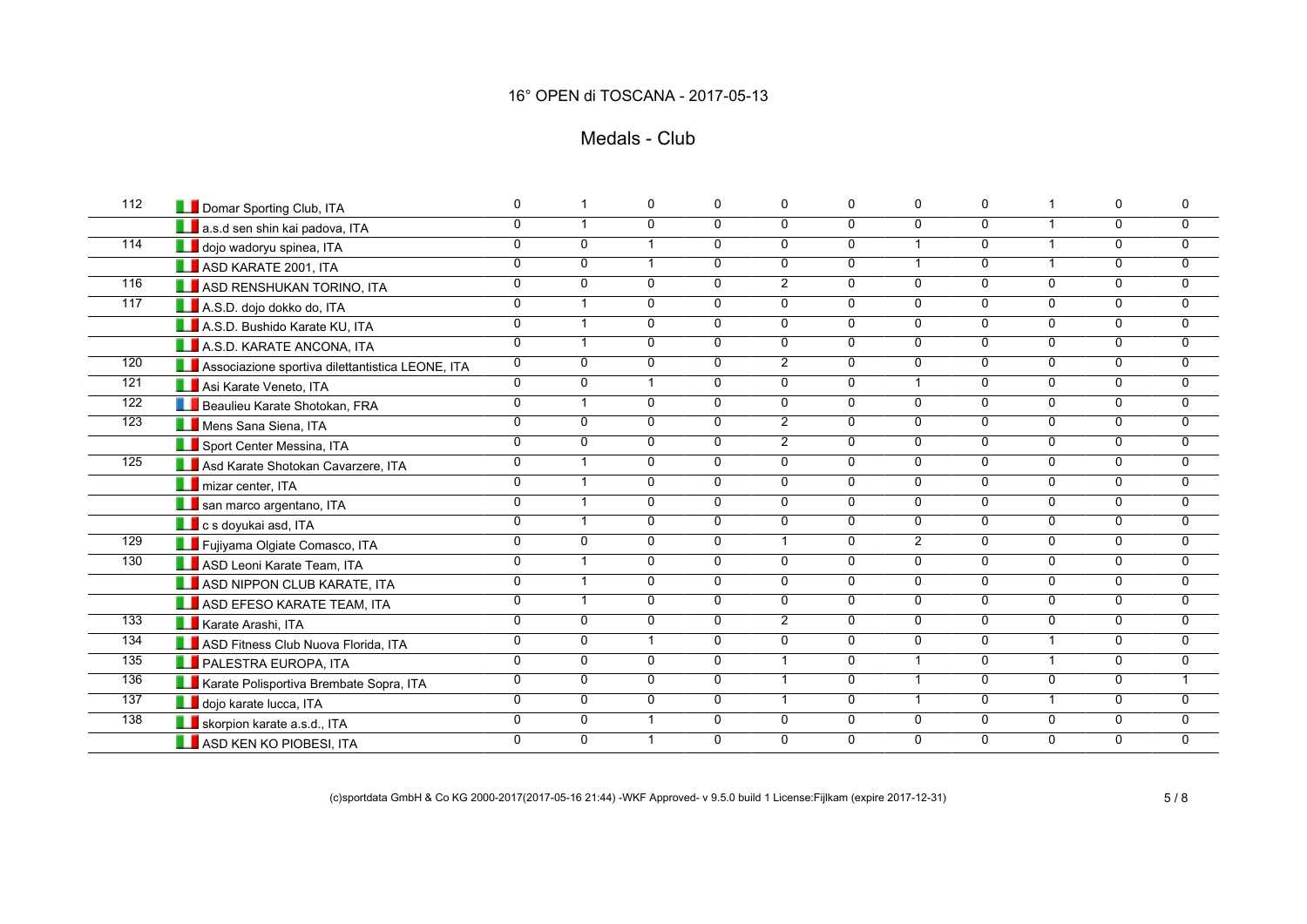## Medals - Club

| 140 | <b>LE ACCADEMIA WADO RYU KARATE JU JITSU</b><br>SICILIA, ITA | 0              | $\Omega$       | 0                       | $\mathbf 0$    |                | $\mathbf 0$    | 1              | $\Omega$       | $\mathbf{0}$   | $\mathbf{0}$   |                |
|-----|--------------------------------------------------------------|----------------|----------------|-------------------------|----------------|----------------|----------------|----------------|----------------|----------------|----------------|----------------|
|     | ASD KARATE ZANI, ITA                                         | $\overline{0}$ | 0              | 0                       | 0              | $\mathbf 1$    | 0              | $\overline{1}$ | $\mathbf{0}$   | 0              | 0              | 0              |
| 142 | A.S.D. KARATE CLUB KS CAVENAGO, ITA                          | 0              | $\mathbf 0$    | $\overline{1}$          | $\mathbf{0}$   | $\overline{0}$ | $\overline{0}$ | $\Omega$       | $\Omega$       | $\mathbf{0}$   | $\mathbf{0}$   | $\overline{0}$ |
|     | A.S.D. KARATE WA YU KAI GIUSSANO, ITA                        | $\mathbf 0$    | $\mathbf 0$    |                         | $\mathbf{0}$   | $\mathbf{0}$   | $\mathbf 0$    | $\Omega$       | $\mathbf{0}$   | $\mathbf{0}$   | $\Omega$       | $\Omega$       |
|     | Toukon Karate-Do, ITA                                        | $\overline{0}$ | $\overline{0}$ |                         | $\overline{0}$ | 0              | $\overline{0}$ | $\overline{0}$ | $\Omega$       | $\overline{0}$ | $\Omega$       | $\overline{0}$ |
|     | ASD KIMASA, ITA                                              | $\overline{0}$ | $\overline{0}$ | $\overline{\mathbf{1}}$ | $\overline{0}$ | $\Omega$       | $\overline{0}$ | $\overline{0}$ | $\overline{0}$ | $\overline{0}$ | $\Omega$       | 0              |
|     | <b>B</b> asd Roma12, ITA                                     | $\mathbf 0$    | $\Omega$       |                         | $\mathbf{0}$   | $\mathbf{0}$   | $\mathbf 0$    | $\mathbf{0}$   | $\mathbf{0}$   | $\mathbf{0}$   | $\mathbf{0}$   | $\Omega$       |
|     | A.S.D. Sen Shin Kai Rovigo, ITA                              | $\overline{0}$ | $\overline{0}$ |                         | $\mathbf{0}$   | 0              | $\overline{0}$ | $\overline{0}$ | $\overline{0}$ | $\overline{0}$ | $\mathbf 0$    | $\overline{0}$ |
|     | Spazio Sport Forte dei Marmi, ITA                            | $\mathbf 0$    | $\mathbf 0$    | $\overline{1}$          | $\mathbf{0}$   | 0              | $\overline{0}$ | $\overline{0}$ | $\overline{0}$ | $\Omega$       | $\Omega$       | 0              |
| 149 | spazio karate asd, ITA                                       | $\mathbf 0$    | $\Omega$       | $\Omega$                | $\mathbf{0}$   | $\mathbf{1}$   | 0              | $\mathbf{1}$   | $\Omega$       | $\Omega$       | $\mathbf{0}$   | $\Omega$       |
| 150 | <b>Example 1</b> Endless Project A.s.d, ITA                  | $\overline{0}$ | 0              |                         | $\mathbf 0$    | 0              | $\overline{0}$ | $\mathbf 0$    | $\Omega$       | $\mathbf 0$    | 0              | 0              |
|     | <b>ACSD ERACLES ROMA, ITA</b>                                | $\mathbf 0$    | $\Omega$       | $\overline{ }$          | $\mathbf{0}$   | $\Omega$       | $\overline{0}$ | $\Omega$       | $\mathbf{0}$   | $\mathbf{0}$   | $\mathbf{0}$   | $\Omega$       |
|     | Karate Bushido Casalmag., ITA                                | $\mathbf 0$    | $\mathbf 0$    |                         | $\mathbf{0}$   | $\mathbf{0}$   | $\overline{0}$ | $\mathbf 0$    | $\Omega$       | $\Omega$       | $\Omega$       | 0              |
|     | <b>LE</b> O-NAMI FIRENZE, ITA                                | $\mathbf 0$    | $\mathbf 0$    |                         | $\mathbf 0$    | $\overline{0}$ | $\overline{0}$ | $\mathbf 0$    | $\mathbf 0$    | $\mathbf 0$    | $\mathbf 0$    | $\overline{0}$ |
|     | <b>LE</b> punto sportivo, ITA                                | $\overline{0}$ | $\overline{0}$ | $\blacktriangleleft$    | $\overline{0}$ | $\overline{0}$ | $\overline{0}$ | $\overline{0}$ | $\overline{0}$ | $\overline{0}$ | $\overline{0}$ | $\overline{0}$ |
|     | <b>LE KODOKAN SPORT NAPOLI, ITA</b>                          | $\mathbf 0$    | $\mathbf{0}$   | $\overline{1}$          | $\mathbf{0}$   | $\mathbf{0}$   | $\mathbf 0$    | $\mathbf{0}$   | $\Omega$       | $\Omega$       | $\Omega$       | $\mathbf{0}$   |
|     | A.S.D. Centro Karate Bra, ITA                                | $\overline{0}$ | $\mathbf 0$    | $\mathbf 1$             | $\overline{0}$ | 0              | $\overline{0}$ | $\overline{0}$ | $\overline{0}$ | $\overline{0}$ | $\mathbf 0$    | 0              |
| 157 | <b>LE</b> C.S.O. Arcobaleno, ITA                             | $\mathbf 0$    | $\mathbf 0$    | 0                       | $\mathbf{0}$   | $\mathbf{1}$   | $\mathbf 0$    | $\mathbf{0}$   | $\Omega$       | $\mathbf{1}$   | $\mathbf{0}$   | 0              |
|     | Kodokan Firenze ASD, ITA                                     | $\overline{0}$ | $\overline{0}$ | $\Omega$                | $\overline{0}$ | $\mathbf{1}$   | $\overline{0}$ | $\overline{0}$ | $\overline{0}$ | $\mathbf{1}$   | $\mathbf{0}$   | $\overline{0}$ |
|     | LUIDNS KARATE TEAM CREDARO ASD, ITA                          | $\overline{0}$ | $\overline{0}$ | 0                       | $\overline{0}$ | $\mathbf{1}$   | $\overline{0}$ | $\overline{0}$ | $\overline{0}$ | $\mathbf{1}$   | $\mathbf 0$    | 0              |
|     | Associazione Sportiva Dilettantistica Dharma, ITA            | $\mathbf 0$    | $\Omega$       | 0                       | $\mathbf{0}$   | $\mathbf{1}$   | $\mathbf{0}$   | $\mathbf{0}$   | $\Omega$       | $\mathbf{1}$   | $\mathbf{0}$   | $\Omega$       |
| 161 | A.S.D. Mabuni Club, ITA                                      | 0              | $\mathbf 0$    | 0                       | $\mathbf{0}$   | $\mathbf 0$    | $\overline{0}$ | $\overline{2}$ | $\Omega$       | $\Omega$       | $\Omega$       | 0              |
| 162 | dragon s karate a.s.d, ITA                                   | $\overline{0}$ | $\mathbf 0$    | 0                       | $\mathbf 0$    | $\mathbf{1}$   | $\overline{0}$ | $\mathbf 0$    | $\mathbf 0$    | $\mathbf 0$    | $\mathbf 0$    | 0              |
|     | <b>Budokan Portuali</b> , ITA                                | $\overline{0}$ | $\overline{0}$ | $\overline{0}$          | $\overline{0}$ | $\mathbf{1}$   | $\overline{0}$ | $\overline{0}$ | $\overline{0}$ | $\overline{0}$ | $\overline{0}$ | $\overline{0}$ |
|     | <b>Lates</b> atletickaratezoppola, ITA                       | 0              | $\mathbf 0$    | $\overline{0}$          | $\mathbf{0}$   | $\mathbf{1}$   | $\overline{0}$ | $\overline{0}$ | $\Omega$       | $\mathbf{0}$   | $\mathbf{0}$   | $\mathbf 0$    |
|     | <b>LE</b> ASD SAKURA PIOMBINO, ITA                           | $\overline{0}$ | $\overline{0}$ | $\overline{0}$          | $\overline{0}$ | $\mathbf{1}$   | $\overline{0}$ | $\overline{0}$ | $\overline{0}$ | $\overline{0}$ | $\overline{0}$ | $\overline{0}$ |
|     | A.S.D. SHOTOKAN ACIREALE, ITA                                | 0              | $\Omega$       | 0                       | $\mathbf{0}$   | $\mathbf{1}$   | $\overline{0}$ | $\Omega$       | $\Omega$       | $\mathbf{0}$   | $\mathbf{0}$   | $\Omega$       |

(c)sportdata GmbH & Co KG 2000-2017(2017-05-16 21:44) -WKF Approved- v 9.5.0 build 1 License:Fijlkam (expire 2017-12-31) 6 / 8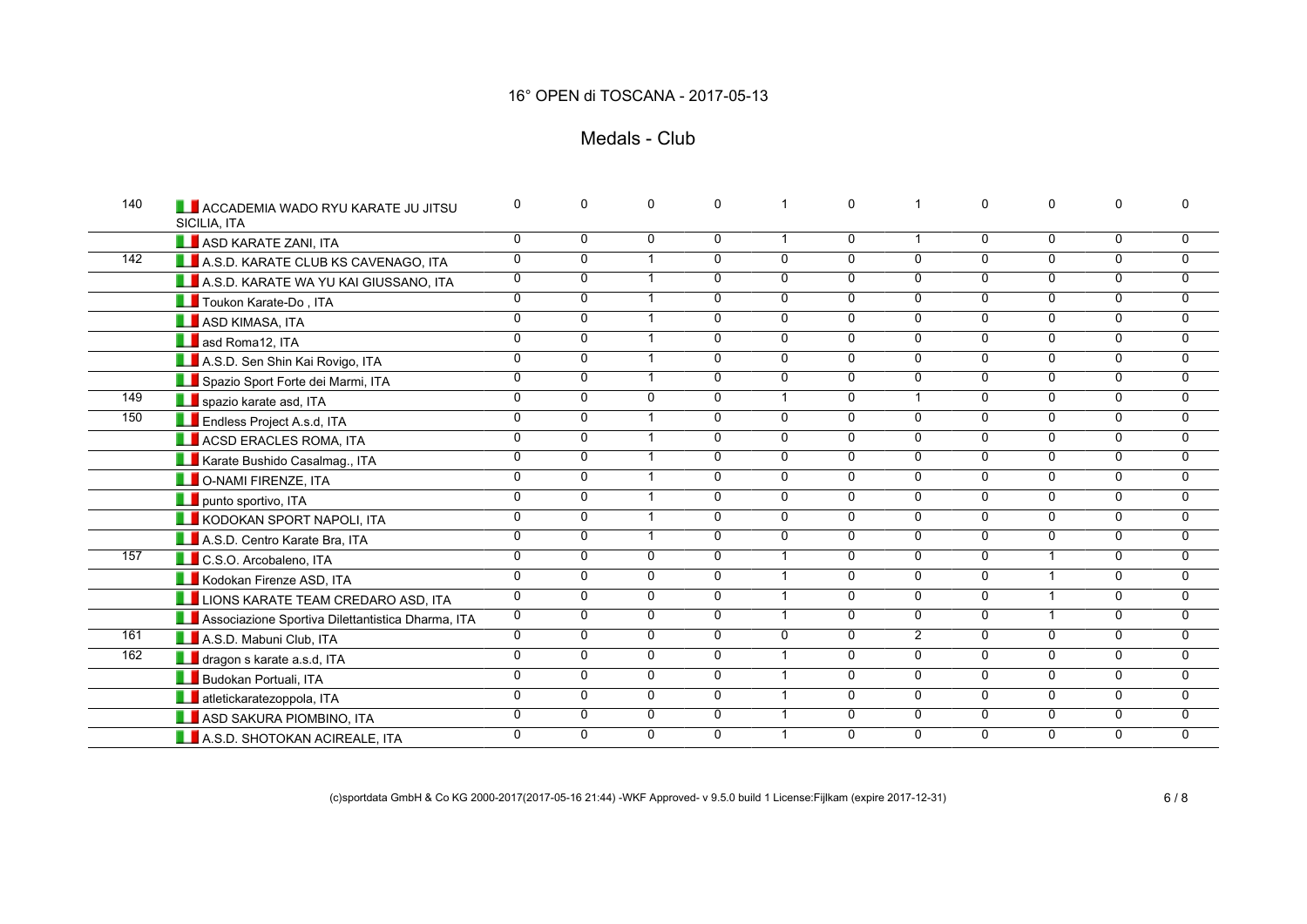## Medals - Club

|     | <b>LEASD SHOTOKAN KARATE SCHOOL NOVENTA,</b><br><b>ITA</b>          | 0              | $\mathbf 0$    | $\mathbf{0}$   | $\Omega$       |                | 0              | $\mathbf{0}$   | $\Omega$       | $\mathbf{0}$   | $\Omega$       | 0              |
|-----|---------------------------------------------------------------------|----------------|----------------|----------------|----------------|----------------|----------------|----------------|----------------|----------------|----------------|----------------|
|     | Karate Sporting Team, ITA                                           | $\overline{0}$ | $\overline{0}$ | $\Omega$       | 0              | $\overline{1}$ | 0              | $\mathbf 0$    | $\mathbf{0}$   | $\mathbf{0}$   | $\Omega$       | 0              |
|     | A.S.D. Budo Piceno, ITA                                             | $\overline{0}$ | $\overline{0}$ | $\overline{0}$ | $\overline{0}$ | $\overline{1}$ | $\overline{0}$ | $\overline{0}$ | $\mathbf{0}$   | $\overline{0}$ | $\mathbf{0}$   | $\overline{0}$ |
|     | a.s.d. arti marziali villafranca, ITA                               | $\overline{0}$ | $\mathbf 0$    | $\Omega$       | $\Omega$       | $\overline{1}$ | 0              | $\mathbf 0$    | $\Omega$       | $\mathbf{0}$   | $\Omega$       | 0              |
|     | <b>LE</b> Centro karate Oggiona S. stefano, ITA                     | $\overline{0}$ | $\overline{0}$ | $\overline{0}$ | $\overline{0}$ | $\overline{1}$ | $\overline{0}$ | $\overline{0}$ | $\overline{0}$ | $\overline{0}$ | $\overline{0}$ | $\Omega$       |
|     | <b>LE</b> KARATE DOSCHI ASD, ITA                                    | $\overline{0}$ | $\mathbf 0$    | $\Omega$       | $\mathbf 0$    | $\overline{1}$ | 0              | $\mathbf 0$    | $\Omega$       | $\Omega$       | $\Omega$       | 0              |
|     | <b>LE</b> Gruppo Sportivo Fiamme Cremisi Bersaglieri<br>Foggia, ITA | $\overline{0}$ | $\overline{0}$ | $\overline{0}$ | $\overline{0}$ | $\overline{1}$ | $\overline{0}$ | $\overline{0}$ | $\overline{0}$ | $\overline{0}$ | $\overline{0}$ | $\overline{0}$ |
|     | <b>APD KINEO, ITA</b>                                               | 0              | $\overline{0}$ | $\Omega$       | $\Omega$       | $\overline{1}$ | 0              | 0              | $\Omega$       | $\mathbf{0}$   | $\mathbf{0}$   | 0              |
|     | <b>La</b> caivano karate, ITA                                       | $\overline{0}$ | $\overline{0}$ | $\overline{0}$ | $\overline{0}$ | $\mathbf 1$    | $\overline{0}$ | $\overline{0}$ | $\overline{0}$ | $\overline{0}$ | 0              | 0              |
|     | <b>LE</b> a.s.d. karate roma. ITA                                   | $\overline{0}$ | $\overline{0}$ | $\Omega$       | $\overline{0}$ | $\overline{1}$ | $\overline{0}$ | $\overline{0}$ | $\overline{0}$ | $\overline{0}$ | $\Omega$       | 0              |
|     | SG A. DORIA, ITA                                                    | 0              | $\mathbf 0$    | $\Omega$       | $\mathbf{0}$   | $\overline{1}$ | 0              | $\mathbf 0$    | $\Omega$       | $\mathbf{0}$   | $\Omega$       | 0              |
|     | A.S.D. G.K.A.I., ITA                                                | $\overline{0}$ | $\overline{0}$ | $\overline{0}$ | $\overline{0}$ | $\overline{1}$ | $\overline{0}$ | $\overline{0}$ | $\overline{0}$ | $\overline{0}$ | $\overline{0}$ | 0              |
| 179 | Accademia Karate Montevarchi A.S.D., ITA                            | $\mathbf 0$    | $\mathbf 0$    | $\Omega$       | $\Omega$       | $\mathbf{0}$   | 0              | $\overline{2}$ | $\Omega$       | $\Omega$       | $\mathbf{0}$   | $\mathbf 0$    |
| 180 | A.S.D. COLLE DEGLI OMETTI, ITA                                      | 0              | $\mathbf 0$    | $\Omega$       | 0              |                | 0              | $\mathbf 0$    | $\mathbf{0}$   | $\mathbf{0}$   | $\Omega$       | 0              |
|     | <b>LE</b> Obiettivo Karate Roma, ITA                                | $\overline{0}$ | $\overline{0}$ | $\overline{0}$ | $\overline{0}$ | $\overline{1}$ | $\overline{0}$ | $\overline{0}$ | $\overline{0}$ | $\overline{0}$ | $\overline{0}$ | $\overline{0}$ |
| 182 | A.S.D. AVENGERS TEAM, ITA                                           | $\overline{0}$ | $\mathbf 0$    | $\overline{0}$ | $\Omega$       | $\mathbf{0}$   | 0              | $\overline{2}$ | $\Omega$       | $\mathbf{0}$   | 0              | $\mathbf 0$    |
| 183 | <b>CE Gruppo Sportivo Karate Ciro Bracciante, ITA</b>               | 0              | $\mathbf 0$    | $\Omega$       | $\Omega$       | $\overline{1}$ | 0              | $\Omega$       | $\Omega$       | $\Omega$       | $\Omega$       | 0              |
|     | Anzio Fit Sport e Wellness, ITA                                     | $\overline{0}$ | $\overline{0}$ | $\Omega$       | 0              | $\overline{1}$ | $\overline{0}$ | $\mathbf 0$    | $\Omega$       | $\mathbf{0}$   | $\mathbf 0$    | 0              |
|     | <b>THE FITNESS CLUB SSD, ITA</b>                                    | $\overline{0}$ | $\overline{0}$ | $\overline{0}$ | $\overline{0}$ | $\overline{1}$ | $\overline{0}$ | $\overline{0}$ | $\overline{0}$ | $\overline{0}$ | $\overline{0}$ | 0              |
|     | A.S.D. Funakoshi Torino, ITA                                        | $\overline{0}$ | $\overline{0}$ | $\overline{0}$ | $\overline{0}$ | $\overline{1}$ | $\overline{0}$ | $\overline{0}$ | $\overline{0}$ | $\overline{0}$ | $\overline{0}$ | $\overline{0}$ |
| 187 | tora-do karate team a.s.d., ITA                                     | $\overline{0}$ | $\overline{0}$ | $\overline{0}$ | $\overline{0}$ | $\mathbf{0}$   | $\overline{0}$ | $\overline{1}$ | $\Omega$       | $\mathbf{1}$   | $\Omega$       | 0              |
|     | ASD KUSHANKU DOJO ATTIGLIANO, ITA                                   | 0              | $\mathbf 0$    | $\Omega$       | $\Omega$       | $\mathbf{0}$   | 0              | $\overline{1}$ | $\Omega$       | $\mathbf{1}$   | $\Omega$       | 0              |
| 189 | Athletic club Livorno, ITA                                          | $\overline{0}$ | $\overline{0}$ | $\overline{0}$ | $\overline{0}$ | $\overline{0}$ | $\overline{0}$ | $\overline{1}$ | $\mathbf 0$    | $\mathbf 0$    | 0              | $\overline{0}$ |
|     | A.S.D. KARATESETTEVILLE, ITA                                        | $\overline{0}$ | $\overline{0}$ | $\overline{0}$ | $\overline{0}$ | $\mathbf{0}$   | $\overline{0}$ | $\overline{1}$ | $\Omega$       | $\overline{0}$ | $\Omega$       | 0              |
|     | A.s.d. Millennium Karate, ITA                                       | 0              | $\mathbf 0$    | $\Omega$       | $\mathbf{0}$   | $\mathbf{0}$   | 0              | $\mathbf{1}$   | $\mathbf{0}$   | $\Omega$       | $\Omega$       | 0              |
|     | a.s.d. Nenrjukan karate, ITA                                        | $\overline{0}$ | $\overline{0}$ | $\overline{0}$ | $\overline{0}$ | $\overline{0}$ | $\overline{0}$ | $\mathbf{1}$   | $\mathbf 0$    | $\overline{0}$ | 0              | $\overline{0}$ |
|     | <b>LE</b> ASD SHOTOKAN FIUGGI, ITA                                  | $\Omega$       | $\mathbf{0}$   | $\Omega$       | $\mathbf{0}$   | $\Omega$       | 0              | $\mathbf{1}$   | 0              | 0              | $\mathbf{0}$   | $\Omega$       |

(c)sportdata GmbH & Co KG 2000-2017(2017-05-16 21:44) -WKF Approved- v 9.5.0 build 1 License:Fijlkam (expire 2017-12-31) 7 / 8